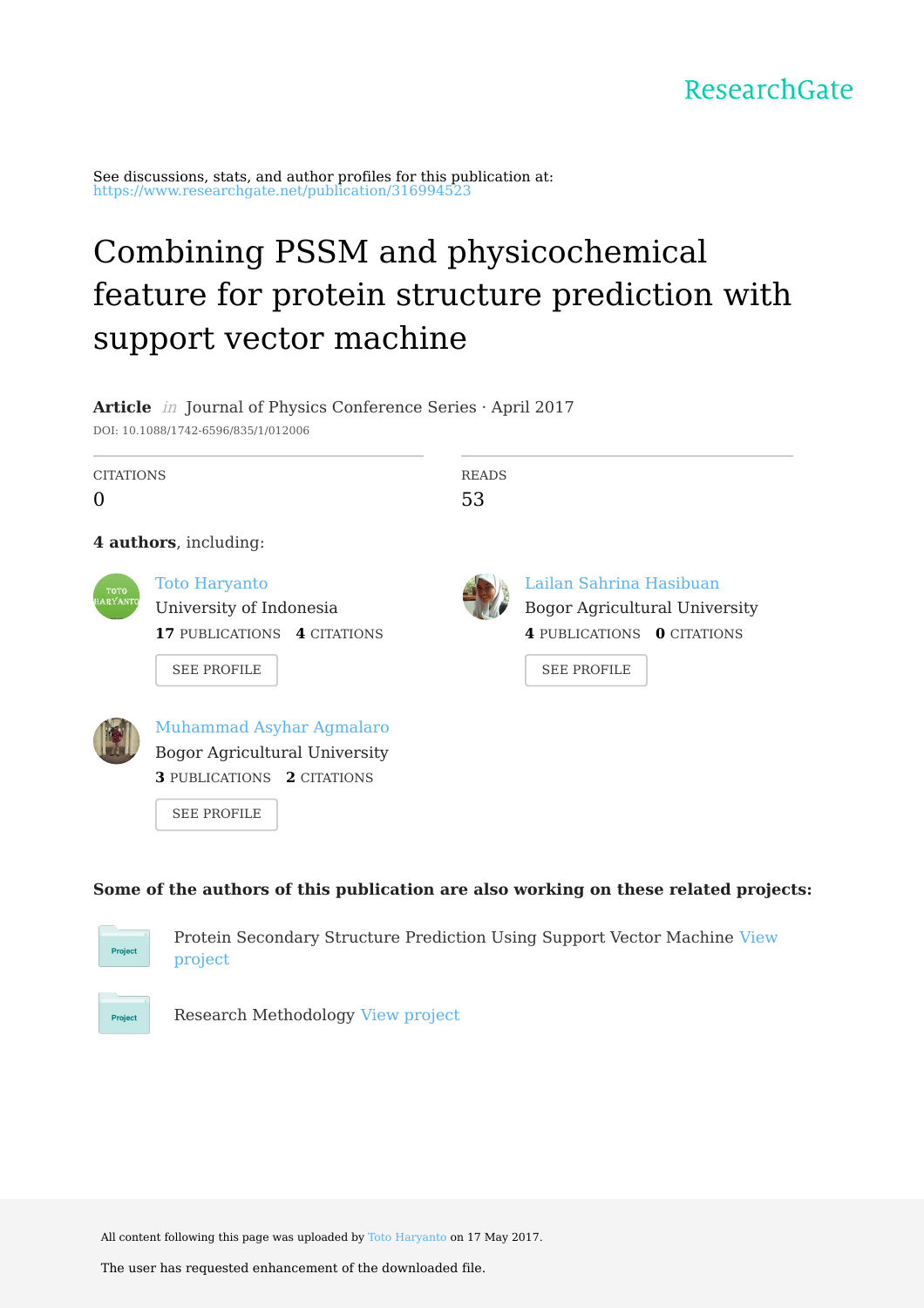Combining PSSM and physicochemical feature for protein structure prediction with support vector machine

This content has been downloaded from IOPscience. Please scroll down to see the full text.

2017 J. Phys.: Conf. Ser. 835 012006

(http://iopscience.iop.org/1742-6596/835/1/012006)

View [the table of contents for this issue](http://iopscience.iop.org/1742-6596/835/1), or go to the [journal homepage](http://iopscience.iop.org/1742-6596) for more

Download details:

IP Address: 120.188.64.91 This content was downloaded on 17/05/2017 at 20:10

Please note that [terms and conditions apply.](http://iopscience.iop.org/page/terms)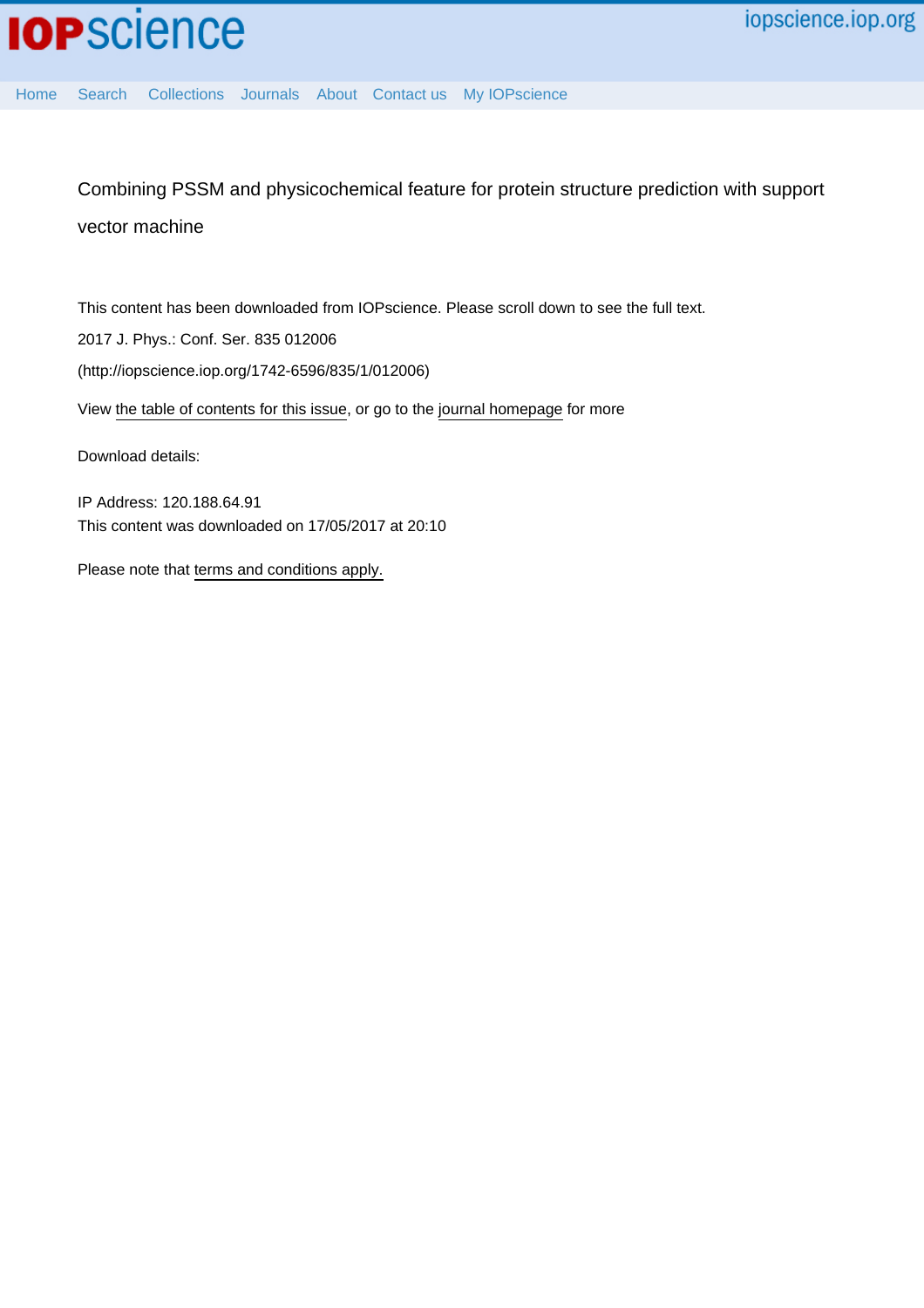## **Combining PSSM and physicochemical feature for protein structure prediction with support vector machine**

#### **I Kurniawan, T Haryanto , L S Hasibuan, M A Agmalaro**

Department of Computer Science, Bogor Agricultural University, Indonesia

E-mail: totoharyanto@apps.ipb.ac.id

**Abstract**. Protein is one of the giant biomolecules that act as the main component of the organism. Protein is formed from building blocks namely amino acids. Hierarchically, the structure of protein is divided into four levels: primary, secondary, tertiary, and quaternary structure. Protein secondary structure is formed by amino acid sequences that would form three-dimensional structures and have information about the tertiary structure and function of proteins. This study used 277,389 protein residue data from enzyme categories. Positionspecific scoring matrix (PSSM) profile and physicochemical are used for features. This study developed support vector machine models to predict the protein secondary structure by recognizing patterns of amino acid sequences. The Q3 results showed that the best scores obtained are 93.16% from the dataset that has 260 features with the radial kernel. Combining PSSM and physicochemical feature additions can be used for prediction.

#### **1. Introduction**

Protein is one of the giant biomolecules that act as the main component of the organism. Protein is formed by amino acid sequence linked to each other by peptide bonds through the carbon chain so that to form complex structures. The process of protein formation process involves translation and transcription. The transcription process is writing the genetic code of deoxyribonucleic acid (DNA) into messenger ribonucleic acid (mRNA) to encode each nitrogenous bases of DNA into RNA in the form of nitrogenous bases. The translation process is translating each nitrogenous bases in mRNA into the amino acid sequence [1]

Hierarchically, proteins are divided into four levels, primary structure, secondary structure, tertiary structure, and tertiary structure. The primary structure is the sequence of amino acids that form a polypeptide chain. Secondary structure is a series of amino acids that form a three-dimensional structure alpha helix (H), beta-sheet (B), or coil (C) which is the result of amino acid sequences that bind to the peptide bond [1]. Tertiary structure is a combination of the secondary structure after folding process. The role of the protein can be known if it formed the tertiary structure in 3D. However, the tertiary structure can be determined if the structures previously known.

Conventionally, the structure of a protein can be detected by X-ray crystallography [2] and Nuclear Magnetic Resonance (NMR) [3]. This technique is used to find the primary structure and new structure of proteins and contribute to the validation of protein structures. But both these techniques take time and cost are relatively expensive. Thus, the computing-based approach is widely used to

l

Content from this work may be used under the terms of the [Creative Commons Attribution 3.0 licence](http://creativecommons.org/licenses/by/3.0). Any further distribution of this work must maintain attribution to the author(s) and the title of the work, journal citation and DOI. Published under licence by IOP Publishing Ltd

Corresponding author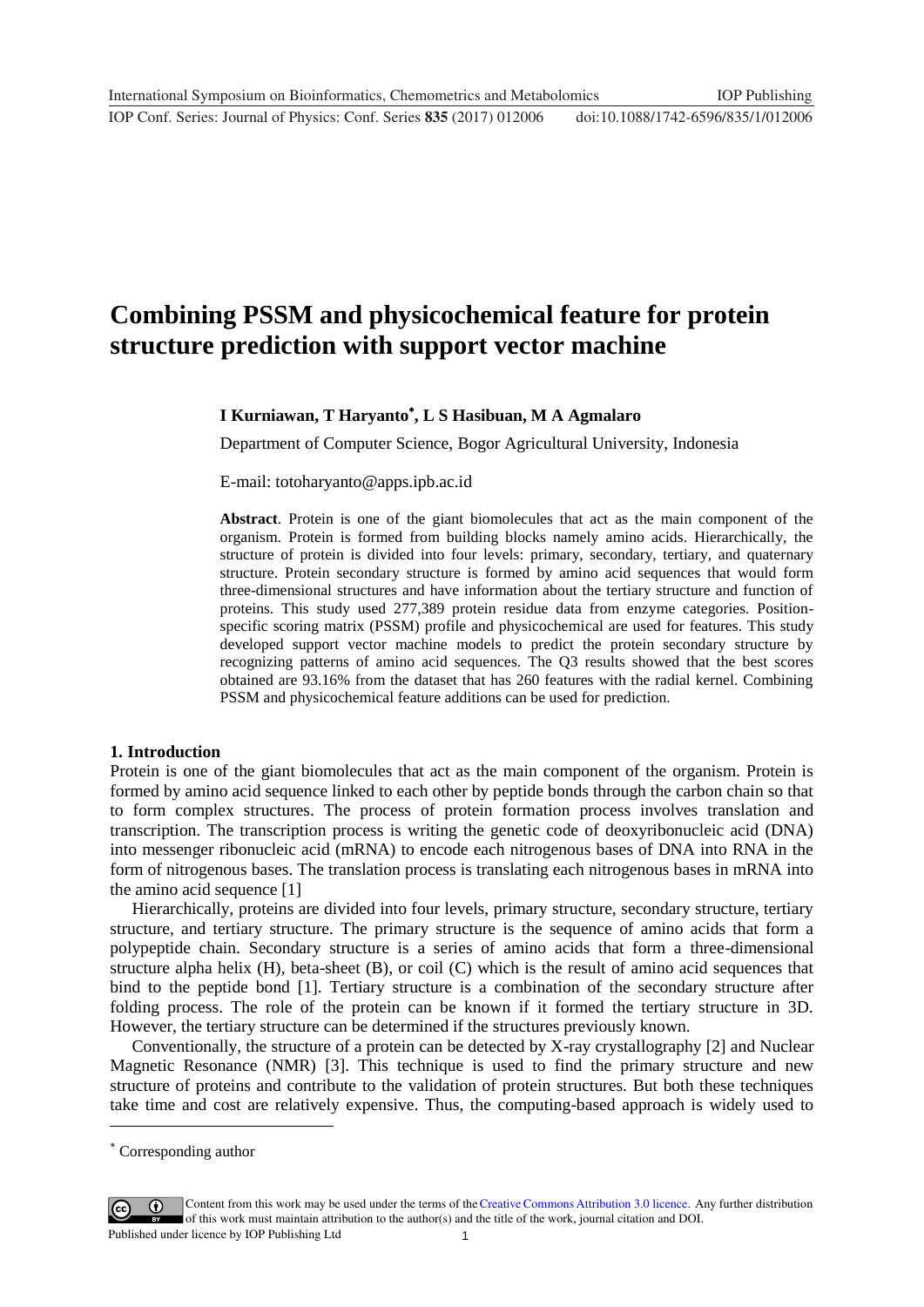predict the secondary structure of proteins. Protein secondary structure prediction is performed to find the 3D structure of proteins based on the primary structure of proteins. There are two methods of protein secondary structure prediction, the method of comparative modeling and modeling of de novo or ab initio. Comparative protein modeling to predict protein structure based on the structure of other proteins that are known, while the method of ab initio or de novo to determine the structure of proteins from primary sequence without comparing with other protein structure [4].

The basis of the protein secondary structure classification system is by recognizing pattern in the protein amino acid sequences. Many related types of research have been conducted to predict the secondary structure of this protein in order to get the best accuracy from previous studies. Huang and Chen [5] predict the secondary structure of proteins by using Support Vector Machine with Position Specific Scoring Matrix (PSSM) and four feature extraction consisting of conformation parameters, net charges, hydrophobic, and side chain mass. This research resulted in the accuracy of the value of Q3 score of 75.92%. Position based structure was proposed for secondary structure prediction with accuracy in ranging 87.6% up to 95.6% [6].

Support Vector Network had been introduced [7] and known as Support Vector Machine (SVM). This method was first presented at the Annual Workshop on Computational Learning Theory. The basic concept of SVM is a harmonious combination of computational theories that already exist such as margin hyperplane and kernel. SVM perform a technique to discover the function of separator that separates the two sets of data from two different classes. This method is a machine learning method that works on the principle of Structural Risk Minimization (SRM) with the goal of finding the best hyperplane that separates two classes in the input space. Basically, SVM working with the principle of linear classifier, then developed to work on nonlinear case by using kernel concept in highdimensional workspace.

Neural Network (NN) and SVM with their variance are prominent technique for secondary structure prediction. Knowledge based and NN as one approach for secondary structure prediction [8], variance of NN, SOM and SOGR also proposed in [9] and JNet algorithm also proposed [10]. Mix modal of SVM proposed in [11] with PSI-BLAST for input feature. Even, improved SVM and Neural Network was introduced in [12] for protein secondary structure perediction.

According to the problems described in the background, problem formulation of this research is how to predict the secondary structure of proteins using SVM method and analyze the effect of using PSSM profile and physicochemical features on SVM-based model accuracy. Feature extraction on protein structure prediction is one of the main interest research focus. This study purposed to combine PSSM and physicochemical as feature extraction with 13 sliding window refers to [5] on protein secondary structure prediction. This research is expected to produce a good model to predict the secondary structure of proteins before predict the 3D structure of proteins in order to identify further structure and function of the protein. The assignemnt of secondary structure label derived from Dictionary of Secondary Structure of Proteins in short DSSP with enzim commision data from Protein Data Bank (PDB).

#### **2. Methodology**

This chapter is divided into eight sections includes literature review, data collection secondary structure of proteins, PSSM feature extraction, physicochemical feature extraction, SVM models, testing and evaluation. Flowchart of the research methods can be illustrated in Figure 1.

#### *2.1. Literature review*

Things to do at this stage is to study the subjects related to protein secondary structure prediction and classification method of SVM. From the study, modeling with SVM classification can be implemented and used to predict the secondary structure of proteins by the addition of physicochemical features to improve the accuracy of the classification.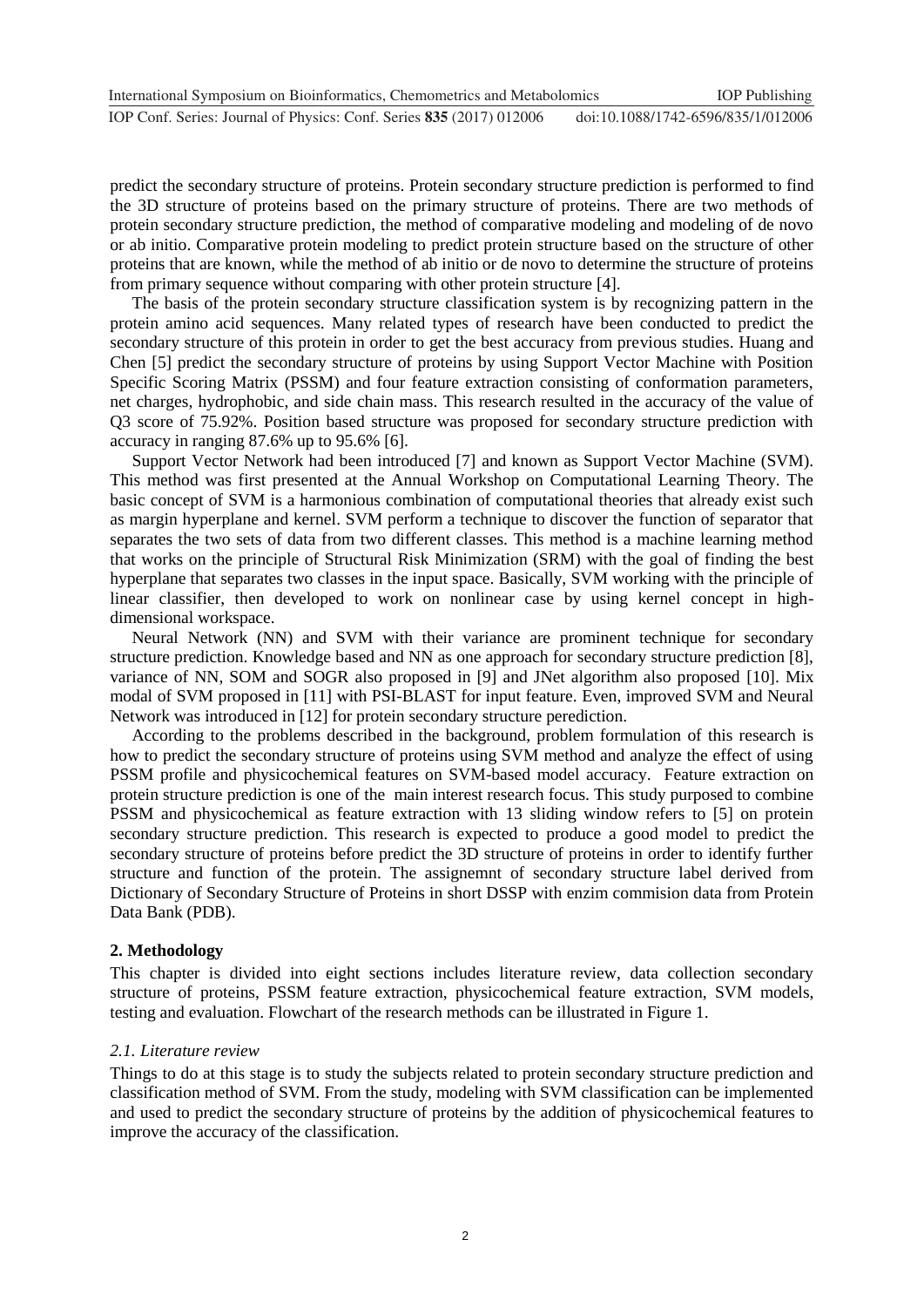**1234567890** IOP Conf. Series: Journal of Physics: Conf. Series **835** (2017) 012006 doi :10.1088/1742-6596/835/1/012006



**Figure 1.** Flowchart of research methods

#### *2.2. Data Collection and preprocessing*

The data retrieval process begins with collecting a secondary protein sequence data through the website of PDB in http://www.rcsb.org/ to get PDB id. The id indicating different structure We choose enzim sequence based on enzim commission information. Furthermore, the process generates a file DSSP (Dictionary Protein Secondary Structure). DSSP is database of protein secondary structure assignment. Tools used to generate file DSSP is XSSP in http://www.cmbi.ru.nl/xssp website. In this study, the existing class segment in the DSSP is reduced to three classes, namely alpha-helix (H), betasheet (B) and the coil (C) [13]. Detail of secondary structure assignment for data grouping can be shown in Table 1.

| <b>DSSP 8-Class</b>                            | 3-Class   |
|------------------------------------------------|-----------|
| $\alpha$ -Helix (H), 3/10 helix (G)            | Helix(H)  |
| $\beta$ -Helix (E), $\beta$ -Bridge (B)        | Strand(E) |
| $\Pi$ -Helix (I), Turn (T), Bend (S), Coil (C) | Coil(C)   |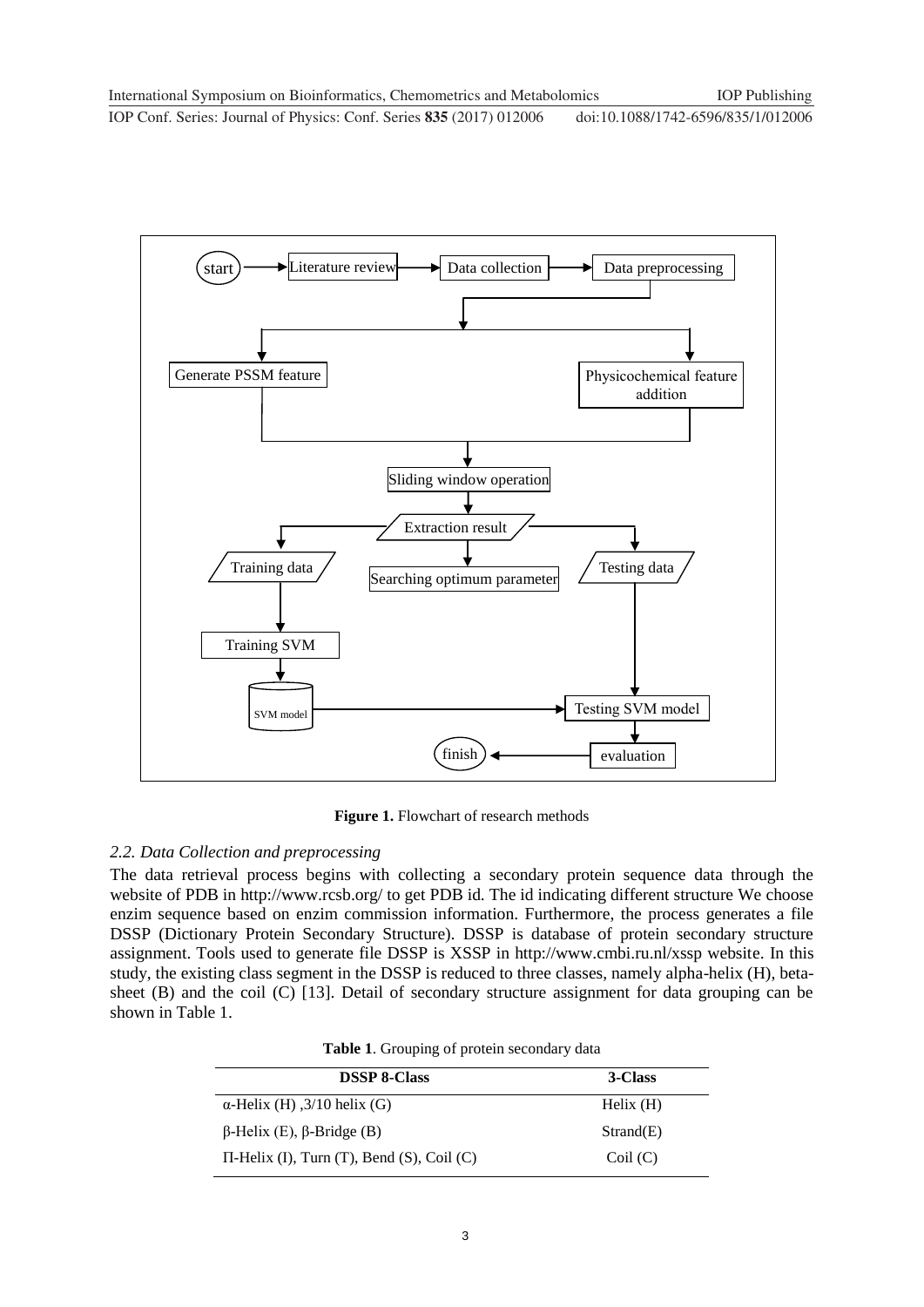On preprocessing task, we just use two column in DSSP file, amino acid (aa) and structure. Amino acid describe the residue of sequence protein and structure inform us as secondary structure assignment.

#### *2.3. Feature Extraction of PSSM*

In conducting protein secondary structure prediction, the features required to help define the secondary structure. The data from 20 amino acids used as a determinant of input pattern classification used. The data file that is processed in DSSP will be formed into PSSM profile. Forming PSSM profile is done by entering DSSP amino acids data files with tools on the web http://www.cbs.dtu.dk/biotools/Seq2Logo. To extract the features of PSSM profile, Sliding window used for pattern recognition process. The use of sliding window will acquire more information from protein residues with the optimal number of windows 13[5].

#### *2.4. Physicochemical feature addition*

Physicochemical features of each amino acid were added to PSSM as input for the classification process. Physicochemical features will work as identifier in this study that includes conformation parameters, net charge, hydrophobic side chain mass[5]. The value of conformation parameters indicates the chances each amino acid residue of the secondary structure of H, E, and C. Net charge feature obtained by the index table of amino acids index. And hydrophobic side chain mass is used as a feature in the protein secondary structure prediction because it is associated with the folding process.

#### *2.5. Sliding window operation*

Combination between PSSM and physicochemical are main focus on this research. The combination of two features then operated via sliding window operation to generate number of feature as input of Support Vector Machine. Output of this process as data model known Model I, model II and Model III that will be explained in next section.

#### *2.6. Searching Optimal SVM parameter and training*

SVM as classifier fore predicting secondary structure must be tuned to obtain optimal parameter. Empirically, we use kernel on SVM from linear, radial and polynomial kernal with 2, 3 and 4 degree. Before training the model, one optimal kernel must be obtained first to ensure that error in training process can be minimized. The output of this process is optimal parameter for the kernel for training.

#### *2.7. Classification method Support Vector Machine (SVM)*

In this study, dataset was built to three models in order to compare the accuracy of the results between the three models. The first model (Model I) was built with data that have been done PSSM feature extraction without the addition of physicochemical features do the sliding windows. The second model (Model II) was built with data that have been done and done PSSM feature extraction process of sliding windows. Then added six physicochemical features. The third model (Model III) was built with feature extraction data has been done PSSM then added six physicochemical features. Then do the process of sliding windows.

The difference between the three models is the number of features in each model into a dimension of a vector space SVM. Model I without addition of physical-chemical features while Model II and III are additional features with different physical chemistry physical chemistry feature placement position in data processing. The number of feature describe in greater detail below. Model I has 260 features obtained from 20 (amino acid) x 13 (sliding window). Model II with 266 features obtained from 260 + 6 (physicochemical). Last but not least, Model III position sliding window operation after physicochemical were added. Therefore, we obtain  $(20+6)$  x  $13 = 338$  features.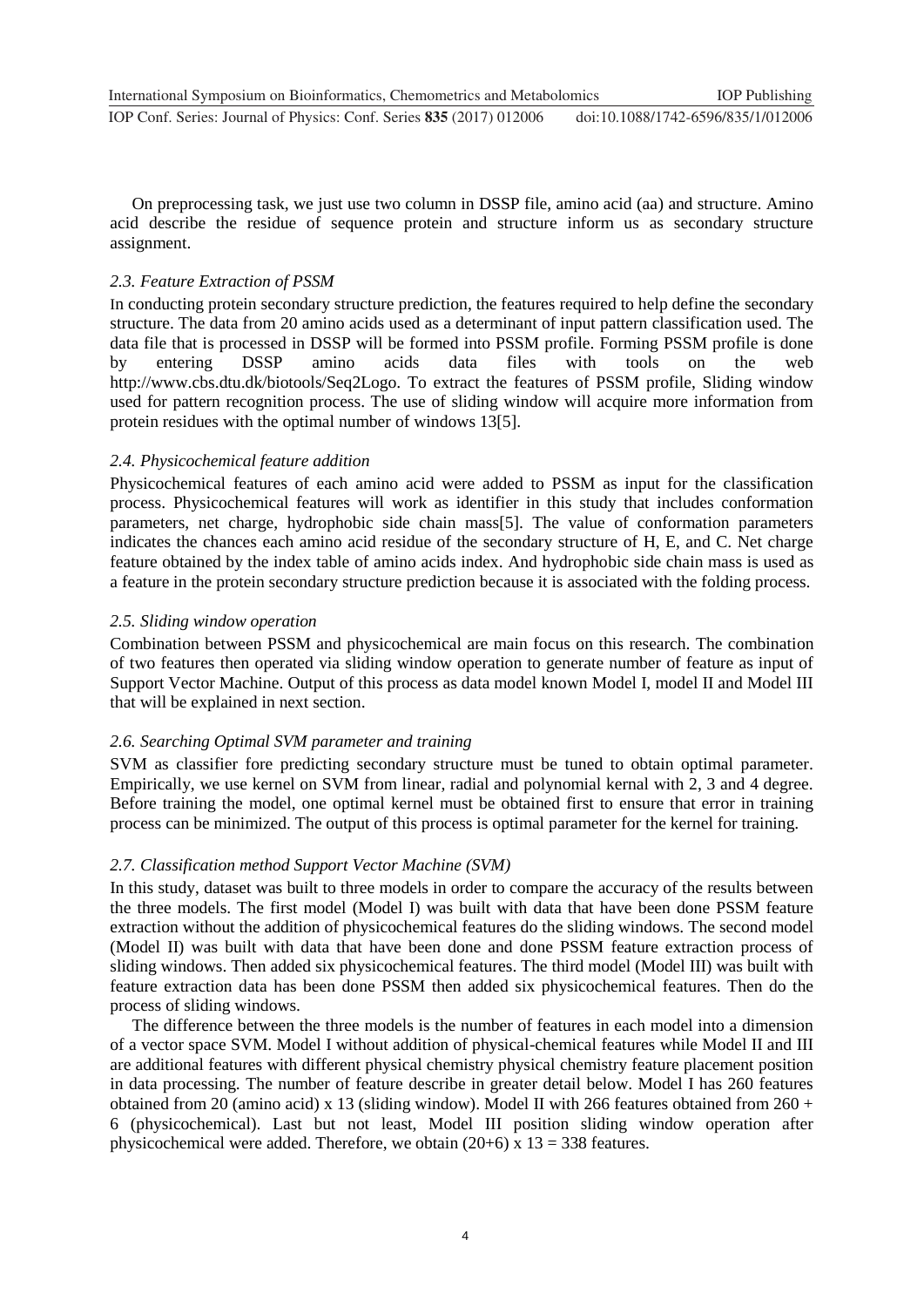Before the classification process, the distribution of the data in the dataset is divided into two parts, the training data part as much as 75% of the dataset and test data part as much as 25% of the dataset. Distribution of the proportion of secondary structure classes can be seen in Figure 2.



**Figure 2**. Data distribution on dataset

#### *2.8. Testing and Evaluation*

Testing is performed to test the model generated by Support Vector Machine. Q3 accuracy assessment will use a score that contains information of data classes and predicted results. The value equation of accuracy using the equation 1 where i is the class type of protein secondary structure, alphahelix (H), beta-sheet (B), and coil (C). Equation 2 is the Q3 score equation which is the average accuracy value of the entire class. In Q3 similarity score,  $N_H$  is accuracy for alphahelix (H),  $N_B$  is accuracy to betasheet (B),  $N_c$  is accuracy to coil (C), and  $N_{total}$  is the number of classes on the test data.

$$
Accuracy = \frac{\sum_{i=1}^{n} data \ of \ true \ i \ class}{\sum_{i=1}^{n} number \ of \ class \ i} \times 100\%
$$
\n(1)

$$
Q3 \quad Score = \frac{N_H + N_B + N_C}{N_{total}} \tag{2}
$$

#### **3. Result and Discussion**

#### *3.1. Data Collection and preprocessing*

At this stage, the protein sequence data retrieved from the file extension .dssp. Inside that file, there are 19 fields of data. This study only takes two columns, AA column (Amino Acid) and Structure. Secondary structures grade that exists on Structure column will be reduced from 8 class into 3 classes. Illustration of retrieval data column can be seen in Figure 3 and the reduction classes are conducted based on Table 1.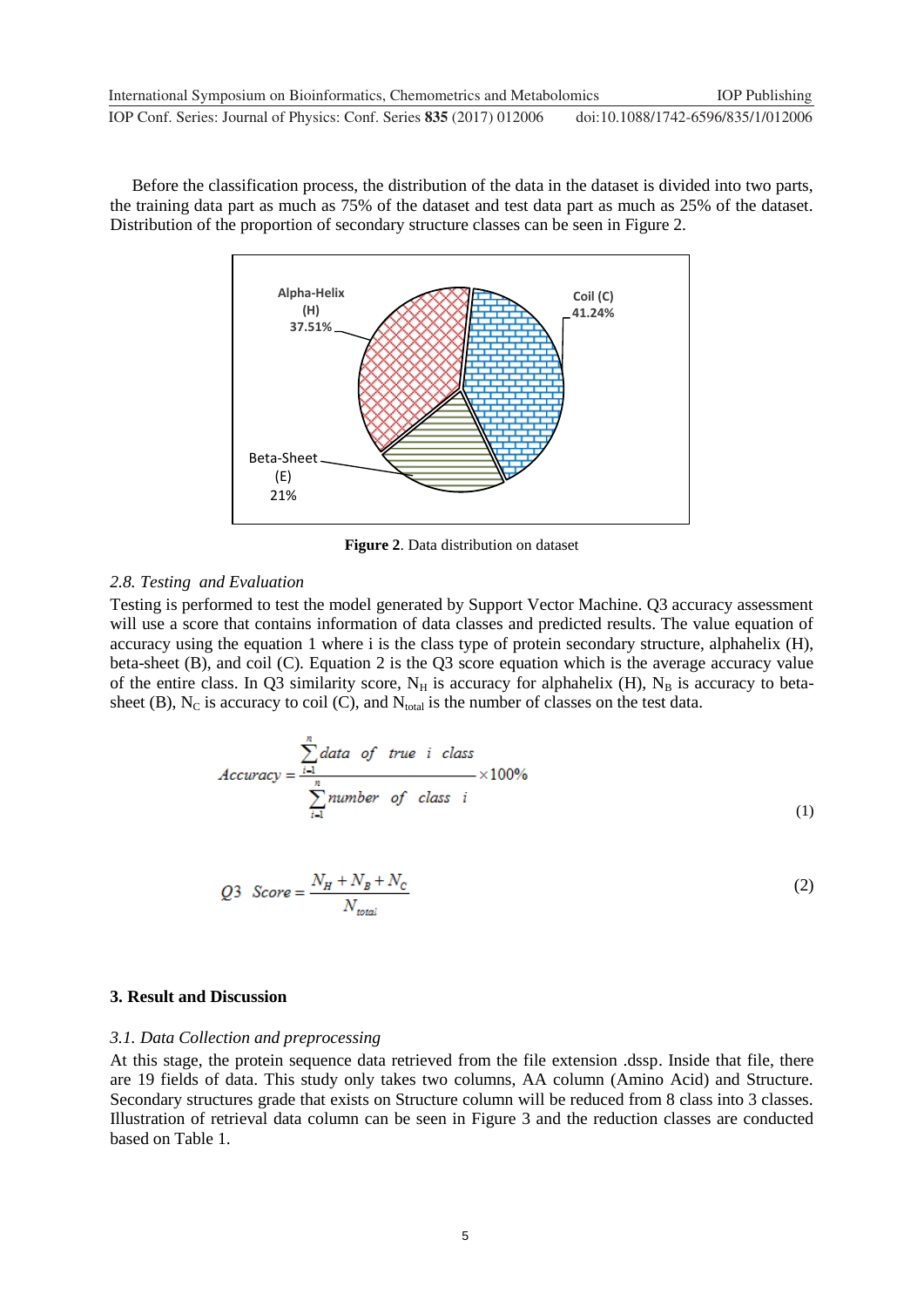**1234567890** IOP Conf. Series: Journal of Physics: Conf. Series **835** (2017) 012006 doi :10.1088/1742-6596/835/1/012006

| #              | <b>Residue</b> | AA                       | <b>Structure</b> | <b>BP1</b>   | <b>BP2</b>  | $\sim$   | Z-CA             |  |
|----------------|----------------|--------------------------|------------------|--------------|-------------|----------|------------------|--|
| $\mathbf{1}$   | 108B           | $\overline{\phantom{a}}$ | H                | $\mathbf 0$  | $\mathbf 0$ |          | $-36.2$          |  |
| $\overline{2}$ | 109B           | G                        | H                | $\mathbf 0$  | $\mathbf 0$ |          | $-32.7$          |  |
| 3              | 110B           | S                        | T                | $\mathbf{0}$ | $\mathbf 0$ | $\cdots$ | $-34.2$          |  |
| 4              | 111B           | К                        | $\mathsf{T}$     | $\mathbf 0$  | $\mathbf 0$ |          | $-34.0$          |  |
| 5              | 112B           | G                        | S                | $\mathbf 0$  | $\mathbf 0$ |          | $-32.4$          |  |
|                |                |                          |                  |              |             |          |                  |  |
|                |                | AA                       | <b>Structure</b> |              |             | AA       | <b>Structure</b> |  |
|                |                |                          | H                |              |             | I        | H                |  |
|                |                | G                        | н                |              |             | G        | H                |  |
|                |                | S                        | $\mathsf{T}$     |              |             | S        | $\mathsf{C}$     |  |
|                |                | К                        | Т                |              |             | K        | C                |  |
|                |                | G                        | S                |              |             | G        | $\mathsf{C}$     |  |

**Figure 3**. Data collection illustration

#### *3.2. Feature Extraction of PSSM*

After getting the protein sequence data collection, the sequence included as input in http://www.cbs.dtu.dk/biotools/Seq2Logo/ to do the generation characteristic of amino acids process. This process is a search for value changes in amino acid residues of the other amino acid residues. Interesting patterns contained in the value of the change is an amino acid value becomes highest when met with the amino acid itself. Once the protein sequence is inserted, then the resulting PSSM matrix measuring the number of inputs  $\times$  20 (amino acids). PSSM matrix form can be seen in Figure 4.

### ARND C Q E G H I L K M F P S T W Y V

1 1 -1.362 -3.086 -3.248 -3.166 -0.136 -3.195 -3.672 -3.465 -2.697 4.483 1.691 -2.664 1.286 0.232 -3.49 -3.062 -1.06 -2.17 -1.271 2.875 2 6 0.104 -2.343 -0.426 -1.308 -1.306 -2.181 -2.608 5.796 -1.462 -3.201 -3.446 -1.636 -2.652 -2.664 -2.765 -0.988 -1.905 -2.426 -3.134 -2.85 3 \$ 1.082 -0.727 0.511 -0.234 0.087 -0.555 -0.541 -0.092 -0.446 -1.897 -2.314 -0.271 -1.172 -1.929 -1.461 3.212 1.025 -2.535 -1.741 -1.278 4 K -0.812 2.108 -0.254 -0.708 -1.963 0.821 0.328 -1.328 -0.229 -2.109 -2.226 4.453 -1.209 -2.791 -1.673 -0.867 -1.068 -2.535 -1.774 -1.984 5 6 0.104 -2.343 -0.426 -1.308 -1.306 -2.181 -2.608 5.796 -1.462 -3.201 -3.446 -1.636 -2.652 -2.664 -2.765 -0.988 -1.905 -2.426 -3.134 -2.85

#### **Figure 4**. Matrix PSSM Illustration

#### *3.3. Physicochemical feature addition*

At this stage of the calculation of the parameter value parameter conformation, net charge, hydrophobic, and side chain mass. Conformation parameter is the composition of the amino acid sequence of a particular class of secondary structures that exist on the dataset. Net charges are physical-chemical parameters which only five amino acid arginine (R), aspartic acid (D), glutamine acid  $(E)$ , histidine  $(H)$ , and lysine  $(K)$ . This relates to the formations that will be formed by the electric charge on the five amino acids. Values electrical charge provided are +1 and -1 selainnya is worth 0. Hydrophobic properties that affect the stability of the secondary structure of proteins. The more positive the value of these properties, the hydrophobic nature of the stronger. Side chain mass is a value that is calculated based on the mass of the chemical bond, an amino acid that affects protein structure folding process. In this study, the parameter value parameter conformation, net charge, hydrophobic, and side chain mass.

#### *3.4. Sliding window operation*

This method is a process of feature extraction from PSSM matrix with secondary structure proteins class column written derived from tables of data retrieval. This process uses sliding windows which amounted to 13 refer to [5]. Windows that exist in the sliding window will take the data or protein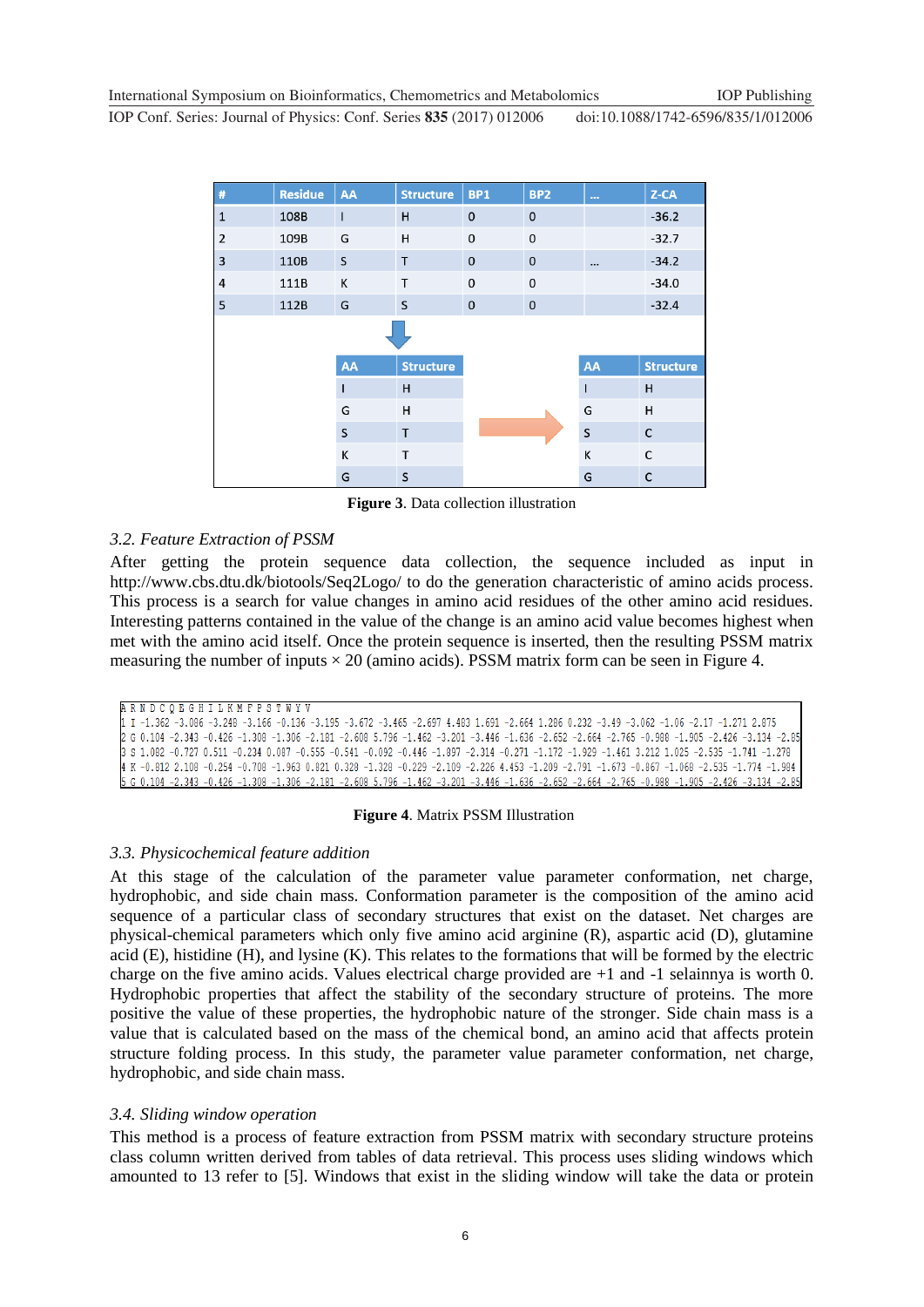| International Symposium on Bioinformatics, Chemometrics and Metabolomics | <b>IOP</b> Publishing              |
|--------------------------------------------------------------------------|------------------------------------|
| IOP Conf. Series: Journal of Physics: Conf. Series 835 (2017) 012006     | doi:10.1088/1742-6596/835/1/012006 |

sequence as many as 13 rows with row-7 as a point of interest and secondary structure are assigned as class label to this point of interest. The result of this process becomes the input data or the dataset used for the purposes of training and testing process. There are three data model are generated from this process. Data with 260, 266 and 338 respectively. Number of features are described on subsection 2.7

#### *3.5. SVM Optimum Parameters*

Empirically, combination of kernel and parameter are examined at this stage. We spent eight hours from our research for getting optimal parameter. C and γ are parameter will be tuned. The parameter C and  $\gamma$  used in the classification of SVM with radial and polynomial kernel. The data used were 9000 data from the dataset and tuning process is carried out with a grid search method. The function used is tune.svm() from e1071 R package. The parameters C and  $\gamma$  are determined by a combination of  $5 \times 4$ matrix. The combination matrix formed from  $[2^2, 2^1, 2^0, 2^1, 2^2]$  and  $[2^6, 2^5, 2^4, 2^3]$ . Optimum parameters obtained by the C =  $2^1$  and γ =  $2^{-6}$ .

#### *3.6. Support Vector Machine Classification*

At this stage performed the optimum parameter search, SVM model training, and testing of SVM models. Searches conducted to find optimum parameters for training with radial and polynomial kernel. Package used in this study is a package e1071 with svm(), predict(), and tune.svm() function. The details of the process are as follows:

#### *3.7. Training Model SVM*

At this stage, SVM model training conducted with training data which has been divided from the dataset with the optimum parameters of the search parameters. Training is done on every model with linear kernel, kernel radial and polynomial kernel of degree 2, 3, and 4. The resulting model as many as 15 pieces. Training SVM models using svm() function from e1071 R package.

#### *3.8. Testing Model SVM*

In this stage, testing conducted to models that have been trained with a dataset and a different kernel. Tests conducted by the predict() from e1071 R package. The test results in the chart of Q3 Score values can be illustrated in Figure 5.





The figure 5 indicate that the highest score value Q3 owned by model I with polynomial kernel of degree 4. Model I have 260 PSSM profile features without physical chemical features. Values obtained is 93.33%. Lowest score Q3 Value owned by Model II with linear kernel. Model II has 266